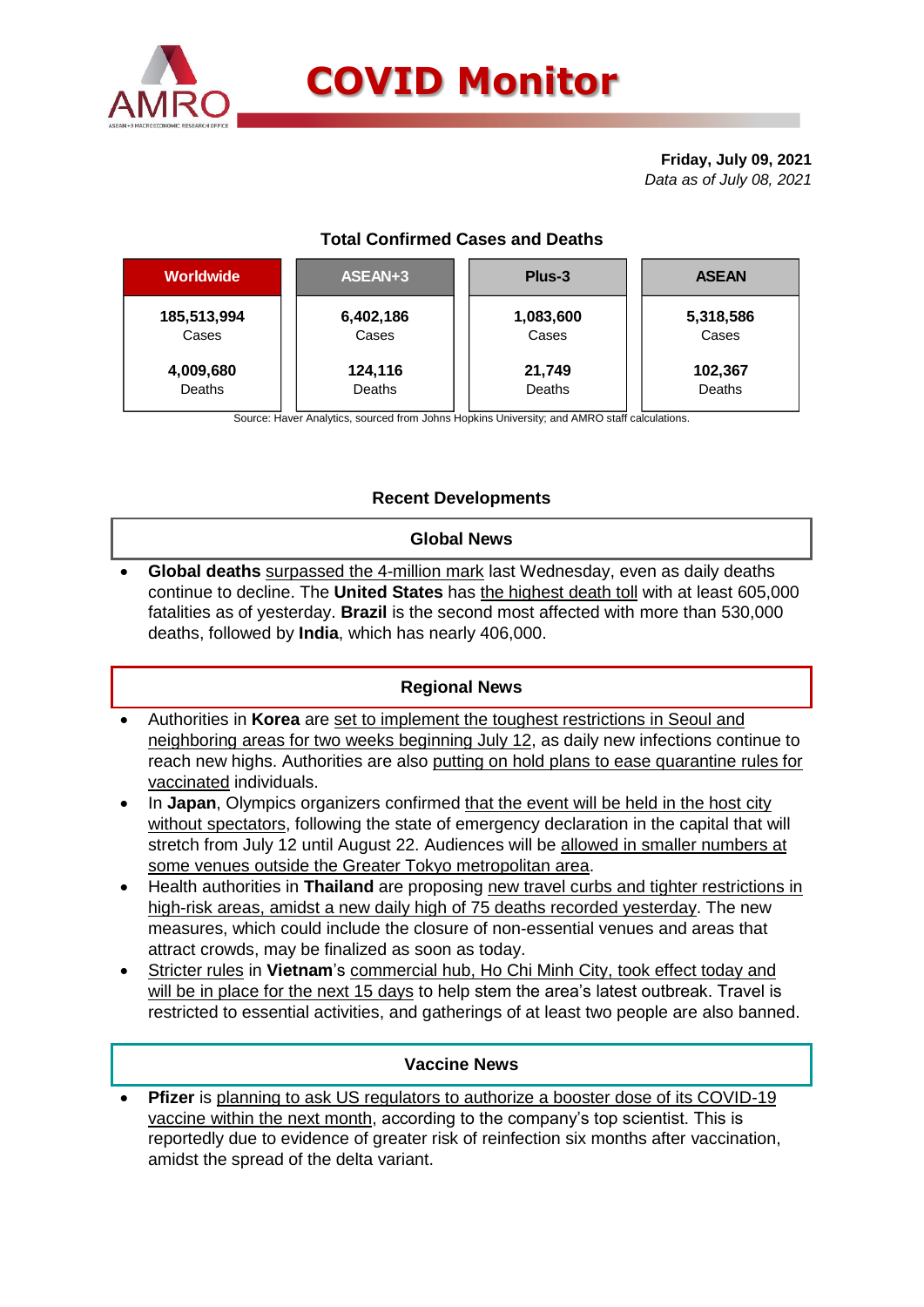| <b>Economy</b>       | <b>Total Cases</b><br>(000) | <b>Cases per 1M</b><br><b>Population</b> | New Cases <sup>1</sup> | New Cases <sup>1</sup><br>since 2020 <sup>2</sup> | <b>New Cases per</b><br>1M Pop. $1$ | <b>ANew</b><br>Cases <sup>1</sup> | $\Delta$ % New<br>$\text{Case}$ | <b>Total</b><br><b>Deaths</b> | <b>New</b><br>Deaths <sup>1</sup> | <b>Fatality</b><br>Rate (%) |
|----------------------|-----------------------------|------------------------------------------|------------------------|---------------------------------------------------|-------------------------------------|-----------------------------------|---------------------------------|-------------------------------|-----------------------------------|-----------------------------|
| Global               | 185,514                     |                                          | 410,366                | へへ                                                |                                     | 32,931                            | 0.2                             | 4,009,680                     | 7,722                             | 2.2                         |
| ASEAN+3              | 6.402                       |                                          | 56,978                 |                                                   |                                     | 14,475                            | 0.9                             | 124,116                       | 1,038                             | 1.9                         |
| Plus-3               | 1,084                       |                                          | 2,754                  | $\sim$                                            |                                     | 542                               | 0.3                             | 21,749                        | 18                                | 2.0                         |
| <b>ASEAN</b>         | 5,319                       |                                          | 54.224                 |                                                   |                                     | 13,934                            | 1.1                             | 102.367                       | 1,020                             | 1.9                         |
|                      |                             |                                          |                        |                                                   |                                     |                                   |                                 |                               |                                   |                             |
| China                | 92                          | 65                                       | 26                     |                                                   | $\mathbf{0}$                        | 9                                 | 0.0                             | 4,636                         | 0                                 | 5.0                         |
| Hong Kong, China     | 12                          | 1.565                                    | 3                      |                                                   | $\overline{0}$                      | $\Omega$                          | 0.0                             | 212                           | 0                                 | 1.8                         |
| Japan                | 814                         | 6,475                                    | 1,754                  |                                                   | 14                                  | 242                               | 0.2                             | 14,865                        | 16                                | 1.8                         |
| Korea                | 165                         | 3,176                                    | 971                    |                                                   | 19                                  | 291                               | 0.6                             | 2,036                         | $\overline{2}$                    | 1.2                         |
|                      |                             |                                          |                        |                                                   |                                     |                                   |                                 |                               |                                   |                             |
| Indonesia            | 2,418                       | 8,959                                    | 30,669                 |                                                   | 114                                 | 9,367                             | 1.3                             | 63,760                        | 681                               | 2.6                         |
| Malaysia             | 809                         | 24,342                                   | 7,099                  |                                                   | 214                                 | 1,082                             | 0.9                             | 5,903                         | 93                                | 0.7                         |
| Philippines          | 1,456                       | 13,228                                   | 5,321                  |                                                   | 48                                  | $-404$                            | 0.4                             | 25,650                        | 122                               | 1.8                         |
| Singapore            | 63                          | 11,032                                   | 4                      |                                                   | $\overline{1}$                      | $-55$                             | $-0.1$                          | 36                            | 0                                 | 0.1                         |
| Thailand             | 308                         | 4,532                                    | 6,199                  |                                                   | 91                                  | 1,601                             | 2.2                             | 2,462                         | 55                                | 0.8                         |
|                      |                             |                                          |                        |                                                   |                                     |                                   |                                 |                               |                                   |                             |
| Brunei Darussalam    | 0.27                        | 590                                      | 1                      |                                                   | $\overline{2}$                      | 0                                 | 0.3                             | 3                             | 0                                 | 1.1                         |
| Cambodia             | 58.06                       | 3,468                                    | 953                    | نہہ                                               | 57                                  | 94                                | 1.8                             | 825                           | 28                                | 1.4                         |
| Lao PDR              | 2.47                        | 340                                      | 46                     |                                                   | 6                                   | 37                                | 2.0                             | 3                             | $\Omega$                          | 0.1                         |
| Myanmar              | 180.06                      | 3,373                                    | 2,958                  |                                                   | 55                                  | 1,725                             | 1.8                             | 3,621                         | 39                                | 2.0                         |
| Vietnam              | 24.81                       | 257                                      | 1,012                  |                                                   | 10                                  | 526                               | 4.9                             | 104                           | 3                                 | 0.4                         |
|                      |                             |                                          |                        |                                                   |                                     |                                   |                                 |                               |                                   |                             |
| Australia            | 31                          | 1,192                                    | 38                     | . A . A                                           | $\overline{1}$                      | $\mathbf{1}$                      | 0.1                             | 910                           | $\Omega$                          | 2.9                         |
| Brazil               | 18,963                      | 89,711                                   | 48,637                 |                                                   | 230                                 | $-5,480$                          | 0.3                             | 530,179                       | 1,441                             | 2.8                         |
| France               | 5,863                       | 90,210                                   | 2,719                  |                                                   | 42                                  | 1,043                             | 0.0                             | 110,344                       | 22                                | 1.9                         |
| Germany              | 3,741                       | 45,090                                   | 644                    |                                                   | 8                                   | 67                                | 0.0                             | 91,197                        | 26                                | 2.4                         |
| India                | 30,710                      | 22,423                                   | 35,901                 |                                                   | 26                                  | $-10,357$                         | 0.1                             | 405,028                       | 674                               | 1.3                         |
| United Kingdom       | 5.040                       | 74,940                                   | 30,228                 |                                                   | 449                                 | 9,672                             | 0.6                             | 128.601                       | 63                                | 2.6                         |
| <b>United States</b> | 33,637                      | 101,608                                  | 15,950                 |                                                   | 48                                  | 3,460                             | 1.2                             | 603,748                       | 208                               | 1.8                         |

#### **ASEAN+3 and Selected Economies: Confirmed COVID-19 Cases and Deaths**

Source: Haver Analytics, sourced from Johns Hopkins University; and AMRO staff calculations.

1/ Values show the 7-day average.

2/ Since January 31, 2020.

#### **ASEAN+3 and Selected Economies: Total Vaccines Administered**









To be vaccinated to reach 2021 target ■ Aspired 2021 target

Sources: Our World in Data via Haver Analytics; various media sources; Economist Intelligence Unit; and AMRO staff estimates and calculations. Note: Percent of population vaccinated shows total administered doses divided by two to reflect the two-dose regime of most vaccines—it does not necessarily reflect the actual number of fully vaccinated people. Aspired 2021 targets and completion dates of widespread vaccination are goals, forecasts, or estimates.

#### Source: Haver Analytics, sourced from Our World in Data; and AMRO staff calculations.

Note: Single vaccination doses only. This does not measure the number of people vaccinated, as two doses are required with most available vaccines. Data is reported at irregular intervals; numbers show latest available.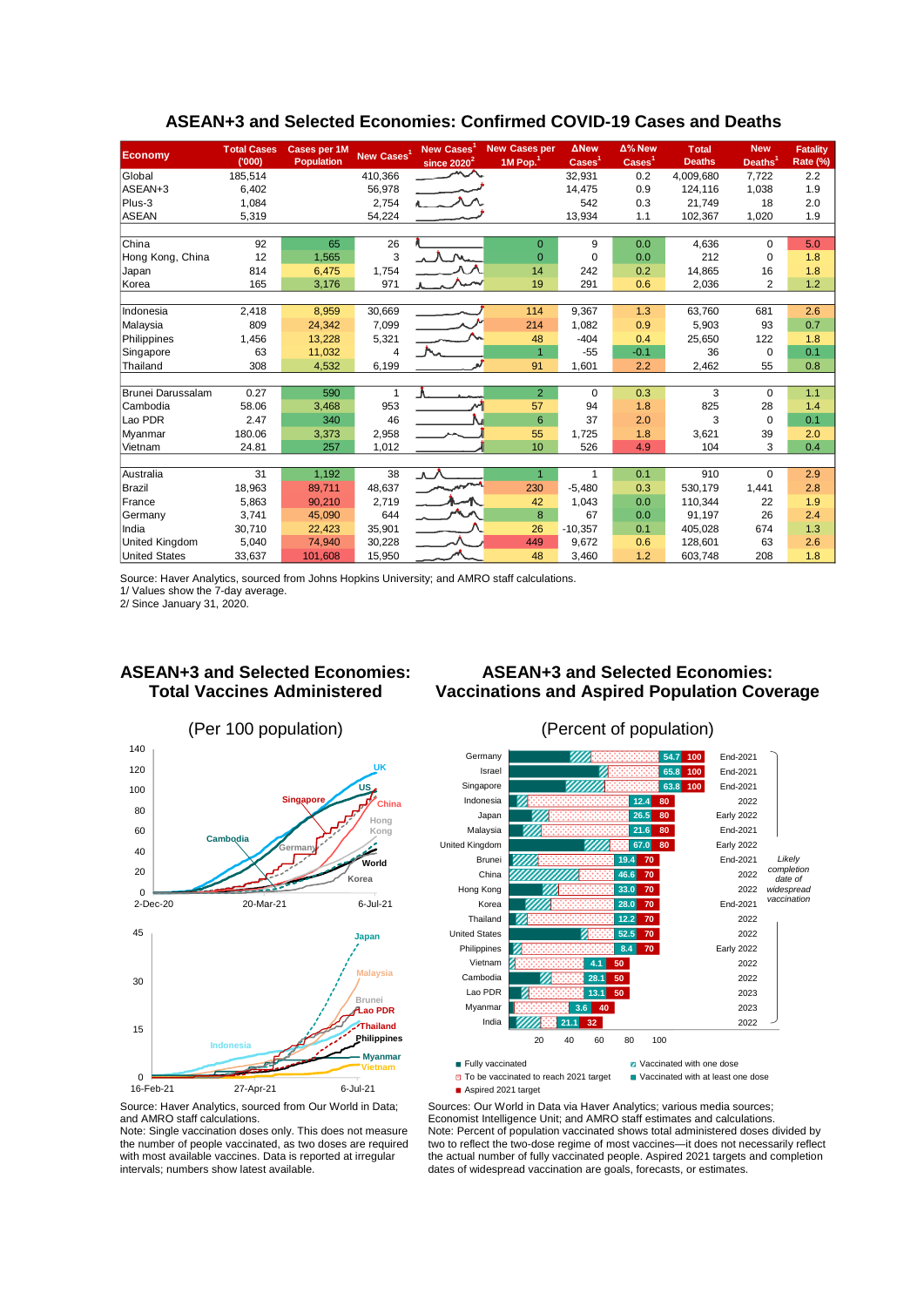

Source: Haver Analytics, sourced from Johns Hopkins University; and AMRO staff calculations.



Source: Haver Analytics, sourced from Johns Hopkins University; and AMRO staff calculations.

3